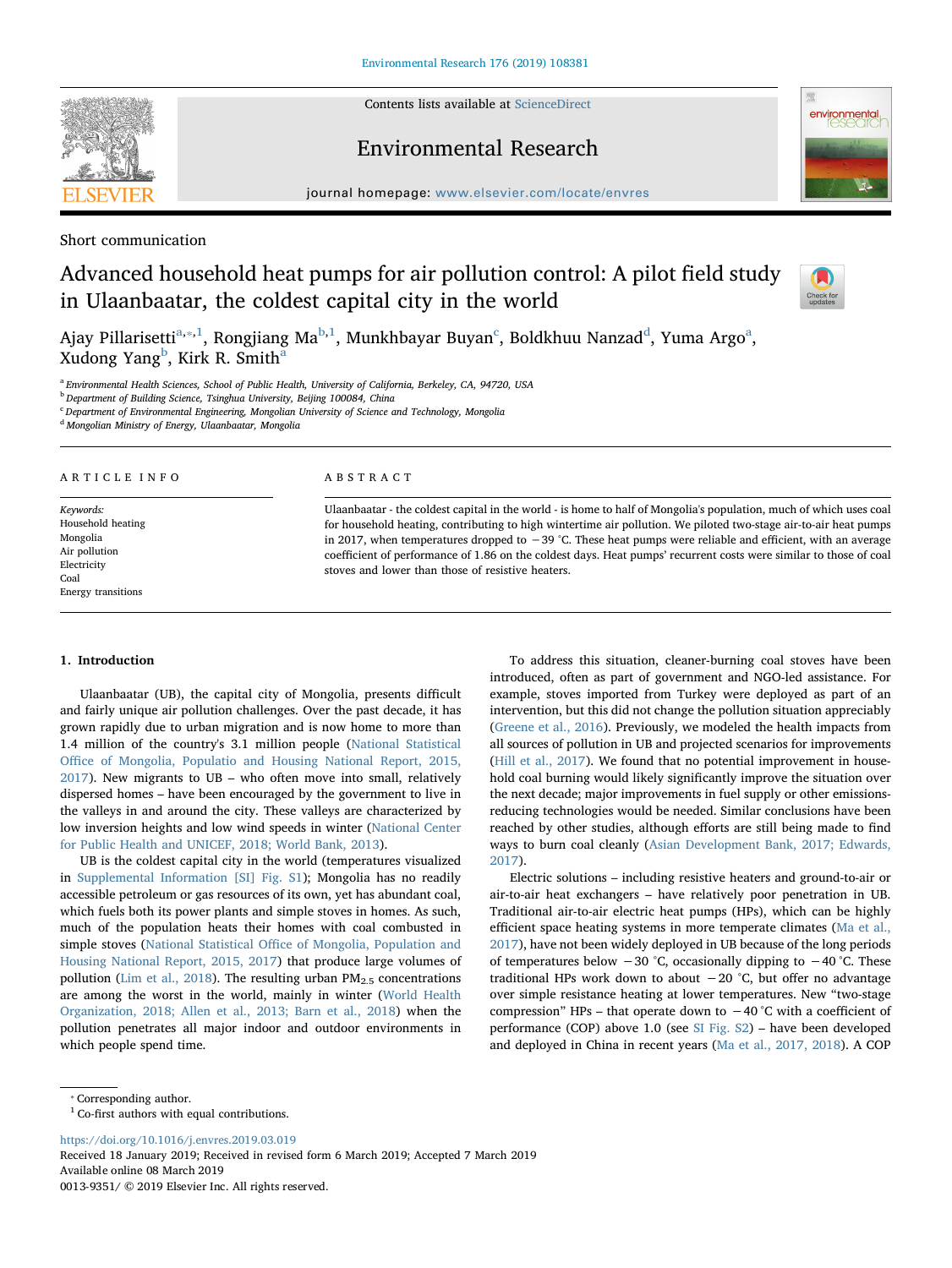higher than 1.0 means it is more energy efficient than direct electrical heating.

As with other household energy interventions, a small series of pilot studies can be useful to evaluate the feasibility of interventions prior to their full deployment [\(Mukhopadhyay et al., 2012](#page-4-8)). Outside of laboratory testing, these advanced air-to-air heat pumps had not been used in harsh climates, such as those found in UB. Thus, in late fall 2017, our team arranged import of seven of these two-stage compression heat pumps for evaluation in households in UB by the end of December. The HPs used in this pilot are commercial products with sales in the tens of thousands in northern China ([Ma et al., 2018\)](#page-4-9). Part of our team has several years' experience deploying and measuring HP performance in China.

## 2. Methods

#### 2.1. Study site and participants

Because our project was initiated at the beginning of the winter season, we needed to find potential household participants quickly. We worked in one area of UB where our partners at the Mongolian Ministry of Energy had contacts. We chose a convenience sample of five separate modern-style households (bungalows) and two traditional ger households (round insulated tents common in Mongolia) in Sukhbaatar District. Characteristics of participating households are described in [Table 1](#page-1-0).

## 2.2. Enrollment

Households were approached by field staff from the Mongolian University of Science and Technology and asked if they were willing to participate in the study. As part of the recruitment and consent process, households were offered free electricity through the winter until March and were allowed to retain their coal stoves, but asked not to use them unless necessary. Coal stoves were inspected weekly for any signs of usage. At the end of the study, households could either keep or return their HP.

#### 2.3. Heat pump intervention

Two types of two-stage compression heat pumps with different capacities were utilized (see SI Table S1 for specifications). Larger capacity heat pumps were utilized in the bungalows, while smaller units were utilized in the gers. Each HP consisted of an outside unit installed on the wall of the house and connected directly to an inside unit with a small internal fan to spread heat within the room. Installations were performed by technicians licensed by the HP manufacturer. The HPs logged performance data and transmitted it to servers at the manufacturer's headquarters in southern China via the cellular network. A number of parameters were logged automatically, including indoor and outdoor temperatures, temperature setpoint (controlled by the

household), fan speed (controllable by the household), and power consumption. These parameters were used to estimate instantaneous COP (see description in SI, based on [\(Ashrae, 2017](#page-4-10))). We also directly monitored indoor and outdoor temperatures and power consumption to verify data reported by the wireless system.

As the peak power demand of the HPs exceeded the normal power load for households in the study area, the local electric utility upgraded power to the households to 4 kW or 8 kW. All households chosen were within 150 m of a transformer.

We gave short trainings to the households about the operation of the HPs and a phone number to call anytime in case of urgent problems. Local technicians were prepared to react quickly if there were any issues. Our team visited each week to check on the HPs, to evaluate use of the coal stoves, and to download data from the temperature loggers.

### 2.4. Statistical analysis

All descriptive and statistical analyses were performed in R 3.5.1. Minute-to-minute data were summarized by household at hourly and daily scales. Linear models were created to evaluate the relative impact of various parameters – including outdoor temperature, temperature setting, fan speed, calendar date, and heat pump size – on estimated COPs. The performance of each parameter was evaluated by (1) estimating the Pearson correlation coefficient between the parameter and COP, (2) by estimating the parameter's influence on model  $\mathbb{R}^2$ , and (3) by estimating the partial correlation of the parameter and COP.

## 3. Results

Every household used their HP successfully. We found no use of coal stoves based on both questionnaire data and weekly inspection. Power outages during the pilot period were short (reported as never beyond a few minutes).

[Fig. 1](#page-2-0) shows the performance of each heat pump in the seven participating households. Mean indoor temperatures were maintained at approximately 20 °C for all households, no matter the outside temperature. Measurements from household 6 indicated anomalously cold indoor temperatures around March 1, which were due to the absence of participants from their household during this period. The lowest outdoor temperature recorded by our dataloggers during the sampling period was −39 °C (see SI Fig. S3 for a breakdown of temperatures during this monitoring period).

Overall COPs are plotted in [Fig. 2](#page-2-1) against outside temperature. They were all above 1, and during the coldest days ( $\lt -20$  °C), ranged between 1.05 and 5.40, with an average COP of 1.86 on days with an average outdoor air temperature of −23.3 °C.

Total electricity consumption, estimated local electricity costs, and cost per square meter are shown in [Table 1](#page-1-0). Considering the houses were not well insulated, the energy consumption data look comparable to data reported in better insulated homes and less harsh climates in China ([Ma et al., 2018](#page-4-9)).

<span id="page-1-0"></span>Table 1

Electricity consumption and costs across the entire heating season, from Sept. 15th to May 15th of the following year. Occupant behaviors, such as the temperature setting on the heat pump, the fan speed, and whether or not the heat pump is left on when no one is present have an impact on energy consumption. The electricity cost is 0.054USD/kWh.

| #           | <b>Residents</b> | Home area $(m2)$ | Temp setting (C) | Fan speed | Energy (kWh) | kWh per $m2$ | Electricity cost (\$) | USD per $m2$ |
|-------------|------------------|------------------|------------------|-----------|--------------|--------------|-----------------------|--------------|
|             |                  | 28               | $17 - 20$        | Med       | 4453         | 159          | 241                   | 8.6          |
| $2^{\rm a}$ | 3                | 28               | $20 - 26$        | Med       | 4807         | 172          | 260                   | 9.3          |
|             | 3                | 19               | $24 - 30$        | Med       | 3934         | 207          | 212                   | 11.2         |
|             |                  | 39               | $24 - 27$        | Med       | 6924         | 178          | 374                   | 9.6          |
|             | 6                | 28               | $27 - 30$        | Med       | 5835         | 208          | 315                   | 11.3         |
| 6           | ີ<br>∠           | 27               | $26 - 28$        | Med       | 5598         | 207          | 302                   | 11.2         |
|             |                  | 42               | 30               | High, Low | 9792         | 233          | 529                   | 12.6         |

<span id="page-1-1"></span><sup>a</sup> Ger-type residence (all others are bungalows). Gers were equipped with a small 4 kW HP, while bungalows were equipped with an 8 kW HP.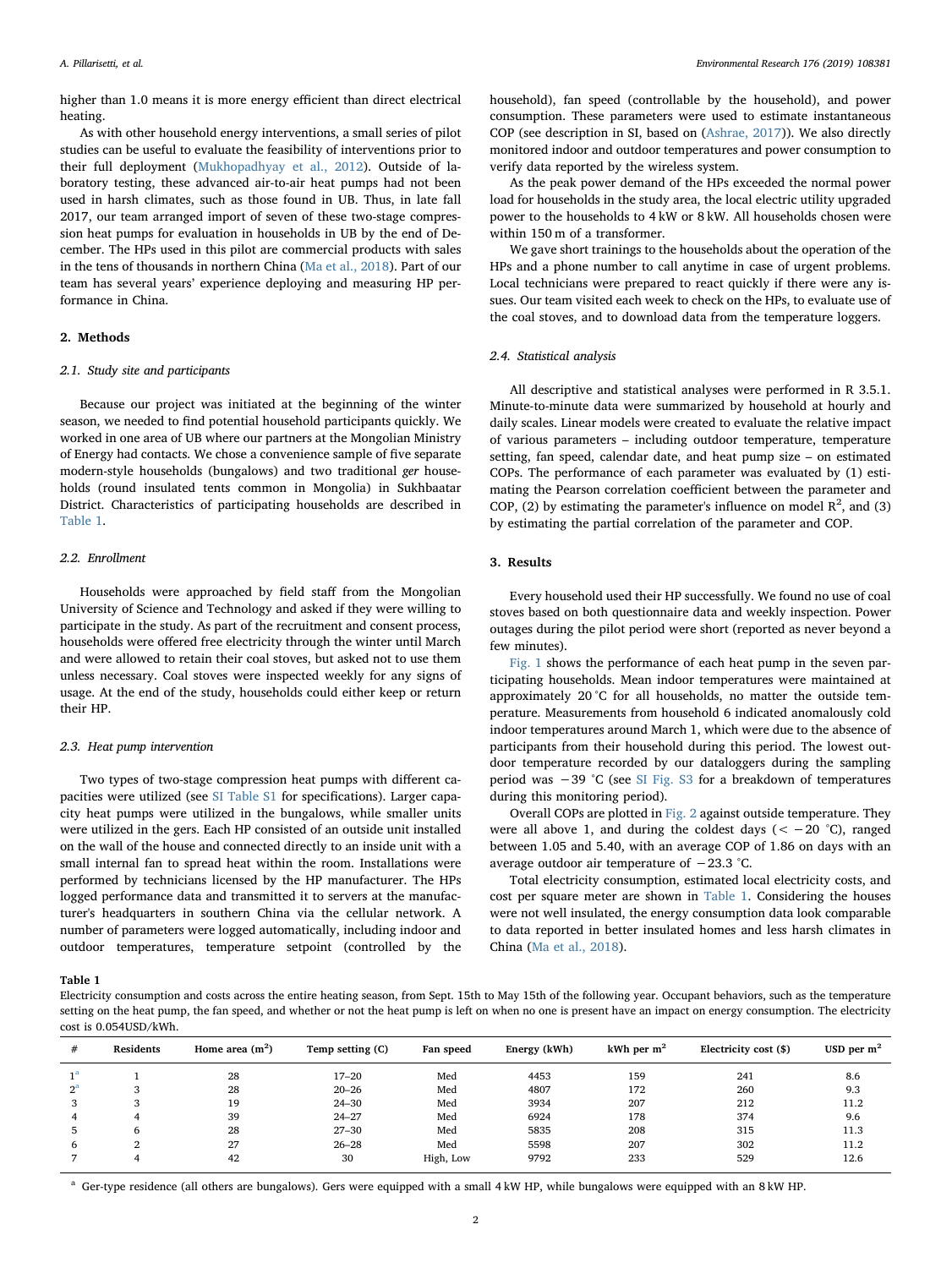<span id="page-2-0"></span>

Fig. 1. Measured Indoor and outdoor temperature of heat pumps by household. Mean daily indoor and outdoor temperatures during the study period.

Operator behavior modified HP performance. Examples of these modifying behaviors are shown in SI Table S2. Some households kept the fan at low or medium settings, which lowered COPs (Table S2 rows 1 and 2). These households used lower fan speed due to noise created by the fan, which was perceived as a nuisance. The impact of this behavior on COP was consistent across households and heat pump types (Fig. S4).

Linear models evaluating the impact of average outdoor

temperature, the temperature setting, fan speed, and calendar date on COP were created. The strongest predictor of COP was average outdoor temperature, with an  $R^2$  value of 0.80. Including the temperature setting in the model increased the adjusted  $R^2$  to 0.83; including both the temperature setting and the calendar date increased the  $R^2$  to 0.84. Mean-squared errors were similar for the univariate model and the model including temperature setting (0.15), and slightly lower for the model including outdoor temperature, the temperature setting and day

<span id="page-2-1"></span>

Fig. 2. Hourly average Coefficient of Performance versus hourly average ambient temperature. Each point is the average hourly COP and outdoor temperature.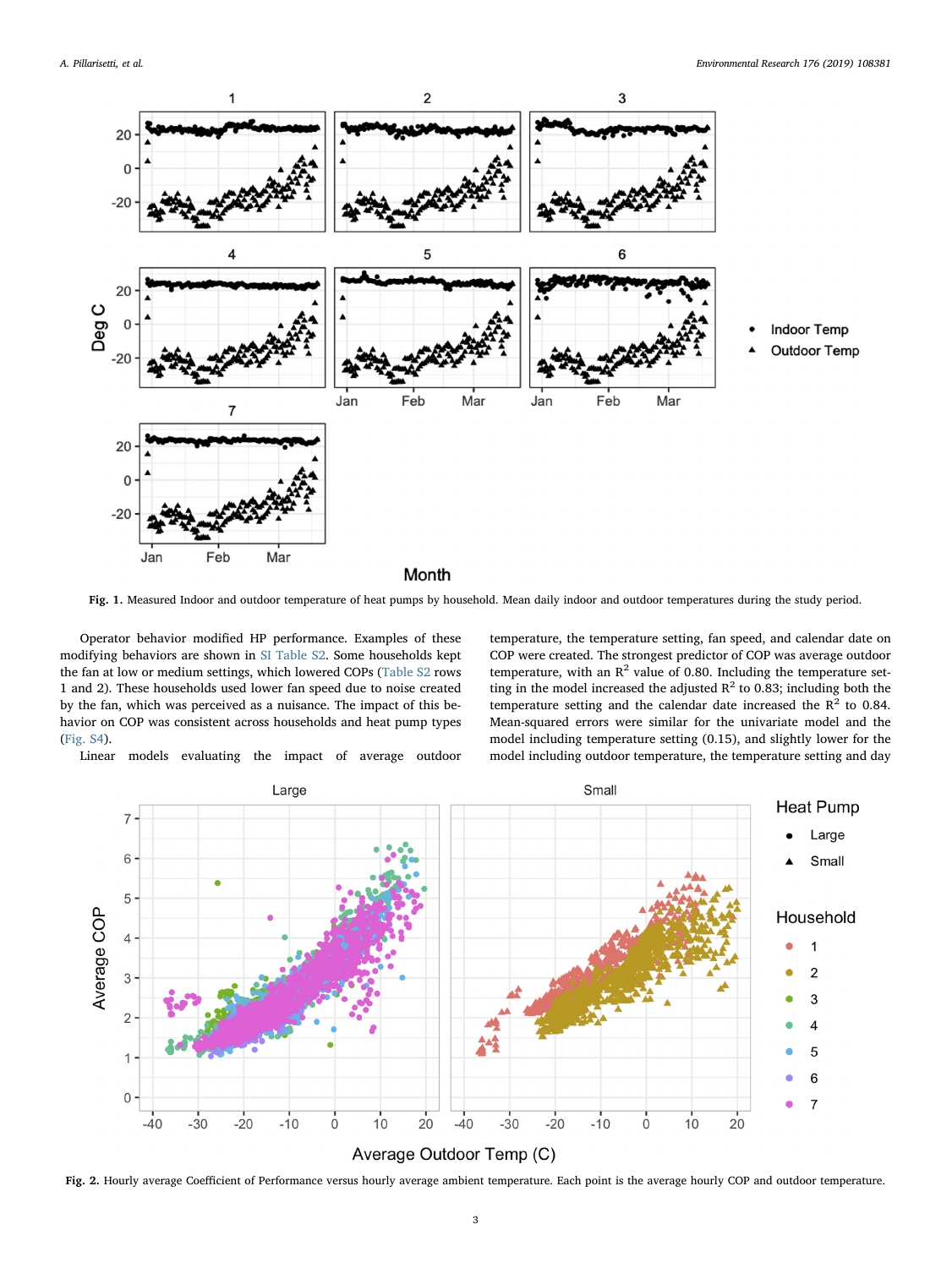#### <span id="page-3-0"></span>Table 2

Comparison of variable costs for common heating methods in a Ger of 28  $m<sup>2</sup>$  over an 8-month heating season. Two scenarios are presented for the heat pumps – one based on average values for Gers from this study and a second, more conservative estimate based on the least efficient heat pump (in terms of kWh/m<sup>2</sup>) from all households in this study at a higher than expected electricity tariff.

|                                        | Consumption                   | Tariff                        | Total (USD) | $\frac{\text{S}}{\text{m}^2}$ |
|----------------------------------------|-------------------------------|-------------------------------|-------------|-------------------------------|
| Coal                                   | $3.5 \text{ tons}^{\text{a}}$ | 71 USD/ton <sup>b</sup>       | 248.5       | 8.88                          |
| Direct Heating                         | $12,960$ kWh <sup>a</sup>     | $0.0375$ USD/kWh <sup>c</sup> | 486         | 17.36                         |
| Heat Pumps (this study)                | 4634 kWh <sup>d</sup>         | $0.0375$ USD/kWh <sup>c</sup> | 173.8       | 6.21                          |
| Heat Pumps (conservative) <sup>e</sup> | 6524 kWh                      | 0.043 USD/kWh                 | 280.5       | 10.02                         |

<span id="page-3-1"></span><sup>a</sup> Average coal consumption was estimated to be 3.5 t in Ger households in Ulaanbaatar by the World Bank, as reported in ([Bank, 2009](#page-4-11)). The same report also evaluated the cost of heating with electricity, used in the "Direct Heating" scenario.

<span id="page-3-2"></span><sup>b</sup> The average price of coal was reported to be approximately 71 USD per ton in January 2018 [\(Xinhua, 2018](#page-4-13)).

<span id="page-3-3"></span><sup>c</sup> The cost of electricity was reported by the Ministry of Energy of the Government of Mongolia in August 2018 ([Ministry of Energy - Government of Mongolia,](#page-4-14) [2018\)](#page-4-14) with two rates, one for daytime (0.043 USD/kWh) and another for nights (0.032 USD/kWh). The mean value was used for the "Direct Heating" and "Heat Pumps (this study)" estimates.

<span id="page-3-4"></span> $d$  Electricity usage is based on the average kWh/m<sup>2</sup> among Ger households.

<span id="page-3-5"></span><sup>e</sup> The upper bound of electricity costs [\(Ministry of Energy - Government of Mongolia, 2018](#page-4-14)) was used in this scenario. To estimate consumption, the value of kWh per m2 from the least efficient household from this study was used.

(0.13) A table of regression coefficients and semipartial, partial, and Pearson correlation coefficients for each included variable is in SI Table S3.

#### 4. Discussion

We report on the performance of two-stage compressor heat pumps in the cold climate of Ulaanbaatar, Mongolia. While our findings are highly promising, our sample is too small to justify a major investment in HPs to address UB's air pollution situation. These findings, however, do justify a larger demonstration project which is currently being planned and which will include more objective measures of coal stove and energy use and will measure the impact of HPs on indoor and outdoor air pollution.

[Table 2](#page-3-0) shows an approximate variable cost comparison of a HP under two scenarios and two other alternative heating options in the city for a typical ger of  $28 \text{ m}^2$ . With the assumptions shown (derived from the work reported here and from the World Bank ([Bank, 2009\)](#page-4-11) and the Mongolia Ministry of Energy), HPs are substantially cheaper to operate than simple resistance heating – about half the cost. They are between approximately one-quarter cheaper and slightly more expensive than the cost of using a coal stove, but substantially cleaner. The upfront cost of the HP itself and upgrades to the power system in many neighborhoods would need to be incorporated into any largescale assessment of costs (as was done for electric heaters in ([Bank,](#page-4-11) [2009\)](#page-4-11)), but the variable costs seem manageable compared to current practice, i.e. the purchase of coal.

The heat pumps used in this study are designed to produce a more uniform temperature profile in the room where they are installed when compared to other options, like coal stoves or resistive heaters. This is partly achieved by the location of inlets and outlets, ensuring better distribution of warm air throughout the indoor environment (see photos in SI Fig. S5). This produces a substantially different temperature profile than do coal stoves, however, which are very hot near the stove with colder areas in other parts of the room. We believe that the high temperature setting observed in some homes may be because (1) people tried to recreate the temperature profile of the coal stove and (2) households were not paying for power during this study and thus had no incentive to optimize between energy conservation and comfort.

Operator behavior appears to influence the cost of using the HPs; any large-scale introduction of them should consider field-tested training and education, in particular so the households understand how much money they could save if temperatures are set at reasonable levels (20–22 °C) and the fan speed is kept on high. Like many other modern heaters and air conditioners, the HPs evaluated in this study can be programmed so that settings change automatically at preset times,

perhaps making these types of behaviors easier to implement and enforce.

Air-to-air HPs have advantages beyond being clean at the household level. They circulate warm air more uniformly throughout the room, as previously mentioned. Unlike other options, they have no hot temperatures anywhere in the system and thus pose lower fire and burn risks. They are not damaged by freezing temperatures and they can be transferred from one house to another if a family moves, since they require no special piping, as do geothermal-type heat pumps. They offer flexibility in control and can be switched to a cooling (air-conditioning) mode in summer.

A concern with large-scale implementation of these types of HPs is the strain it may put on the grid during peak demand periods. Performance and power use data from the heat pumps we evaluated go in one direction to inform the central facility about performance; they are capable of bidirectional communication, which would enable HPs to be turned on and off as part of a demand management system to manage peak load. As long as the indoor air and walls are heated, homes with space heating will likely not cool down over a short period of time due to the thermal inertia of the building ([Le et al., 2017](#page-4-12)). This type of cycling may enable flexibility by enabling peak power load regulation.

Beyond its small sample size, our study had additional limitations. First, because we provided free electricity to households, we were unable to assess switching between heat pumps and coal that may occur. Future interventions should evaluate use of both stoves and measure coal and electricity consumption to provide more refined estimates of cost and behavior. Second, a larger sample size would have enabled more sophisticated statistical modeling at the household level. Future work should evaluate different size heat pumps in different housing styles to establish if a single heat pump size is sufficient across housing types in UB. Finally, our cost analysis was based on average values of variable costs throughout a winter season. Future work should better characterize fuel and electricity use cases for different heaters and how they change over a winter, as the temperature profile changes. It should also consider the cost of upgrades to the electricity distribution system and any additional generation that would be required to meet the needs of a large-scale deployment.

Introducing electricity-based clean heating, of course, raises a set of complex issues involving cost, imports, power supply and balance, reliability, climate-relevant emissions, the shift of emissions from households to power plants, household behaviors, and potential changes in air pollution concentrations and exposures. While the current study's sample size is small, it provides enough confidence to move forward with a more thorough evaluation of HPs in UB.